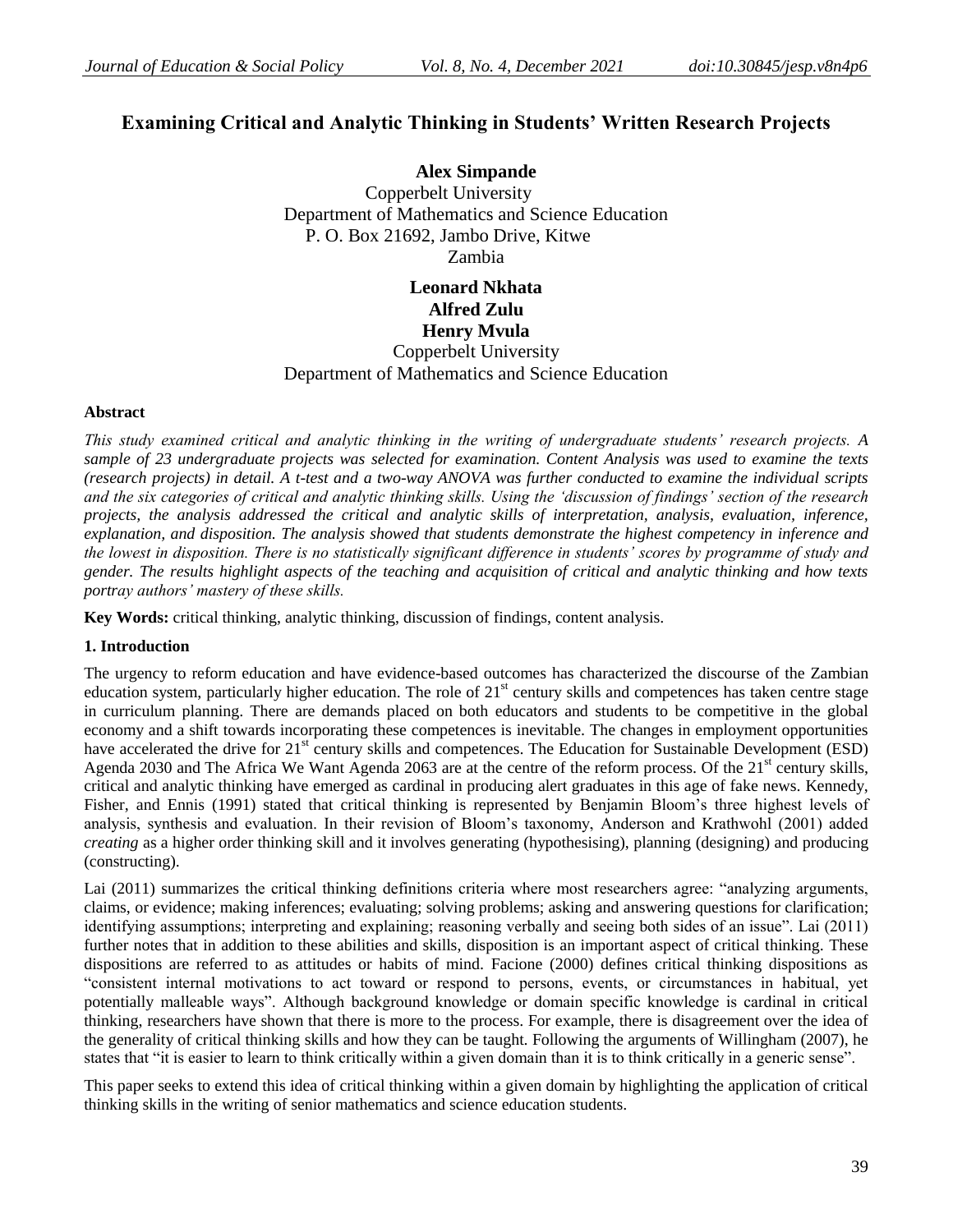This approach is contrary to Halpern (2001) and Van Gelder (2005) who uphold the position that critical thinking skills and abilities are not domain-specific. Van Gelder (2005) particularly emphasises that critical thinking content is not tied to any discipline knowledge and only works if taught separately to address issues that students face in their lives.

Kennedy et al. (1991) found that direct instruction through interventions to improve students" critical thinking skills yields positive findings. Abrami et al. (2008), in their analysis of 117 empirical studies "examining the impact of instructional interventions on students' critical thinking skills and dispositions found this approach to have a positive impact. Changwong, Sukkamart and Sisan (2018) cited a 2015 Thailand Research Fund of 6, 235 students in ten provinces which found that the average score for logical thinking analytical skills was 36.5% with only 2% of all students passing.

Among the many critical thinking measures is the Cornell Critical Thinking Test, (CCTT), the Watson-Glasser Critical Thinking Appraisal (WGCTA-FS), the California Critical Thinking Skills Test (CCTST), among others (Behar-Horenstein, & Niu, 2011).

This study adopted the Saxton, Belanger, and Becker (2012) Critical and Analytic Thinking Rubric (CTAR). The use of rubrics in higher education has become widespread. For example, Campbell (2005) shows that rubrics have been used to assess student work and that they can also serve instructional purposes (Knight, 2006).

The main purpose of this study was to examine the discussion of findings section of final year undergraduate mathematics and science education students' mastery of critical and analytic thinking skills in their projects. The study considered whether scores in these skills differ by programme and gender. The importance of this study is at the core of transforming teacher training in higher education for the  $21<sup>st</sup>$  century. Its potential to re-orient curricula to ensure the attainment of competence levels is immense. The study was guided by the following research questions:

- 1. What are the critical and analytic thinking skills demonstrated in the discussion section of research projects?
- 2. Are there significant differences in performance in critical and analytic thinking skills of students in different programmes?
- 3. Is there a significant difference in performance in critical and analytic thinking skills between male and female students?

The following are the hypotheses for the study.

- 1. Research Hypothesis 1: There is a significant difference in critical and analytic thinking skills, by programme of study and gender.
- 2. Research Hypothesis 2: There is a significant difference in skills performance by programme of study and gender.

# **2. Methods**

This study focused on critical and analytic thinking in undergraduate student-teachers at a public university in Zambia. This is in line with the Ministry of General Education's outcomes based curriculum which places emphasis on 21<sup>st</sup> century skills and competences (Zambia Curriculum Framework, 2013; Partnership for 21<sup>st</sup> Century Skills, 2011). The study specifically looked at the discussion section of student-teachers' final year research reports because this section carries the "voice" of a writer and demonstrates the criticalness of the writer.

The units of analysis consisted of 23 student scripts. The study used the content analysis method. Cohen, Manion, and Morrison (2007) state that content analysis is applicable to any written material and also offers room for use to examine large amounts of texts. The data collected are subjected to scientific analysis of meanings and themes that may be both manifest and latent (Cohen, Manion & Morrison, 2007). The units of analysis are students" final year projects, particularly the discussion of findings section of the written projects. The research projects were selected because they reflect a summation of a student's studies in a teacher training program. This approach also gives a cross section of students" knowledge, skills and behaviours related to the skills of critical thinking in writing. In addition, the research projects show how students have mastered (or not) the conventions of critical thinking and communication standards required in writing academic research papers.

Using the R-software, ANOVA tests were used to analyse the data and Bartlett"s test of homogeneity of variance was used to test the assumption of constant variance in the one-way ANOVA. A further analysis was conducted using the two-way ANOVA to compare the mean differences in performance scores. The data was also analysed using the Critical Thinking and Analytic Rubric (CTAR) developed by Saxton et.al (2012) to specifically answer research question number one. The rubric consists of six main areas namely: interpretation, analysis, evaluation, inference, explanation and disposition. Each of these is measured on a scale of 1 to 6 with 1 being the lowest and 6 being the highest score. Descriptors are indicated at each level of the score.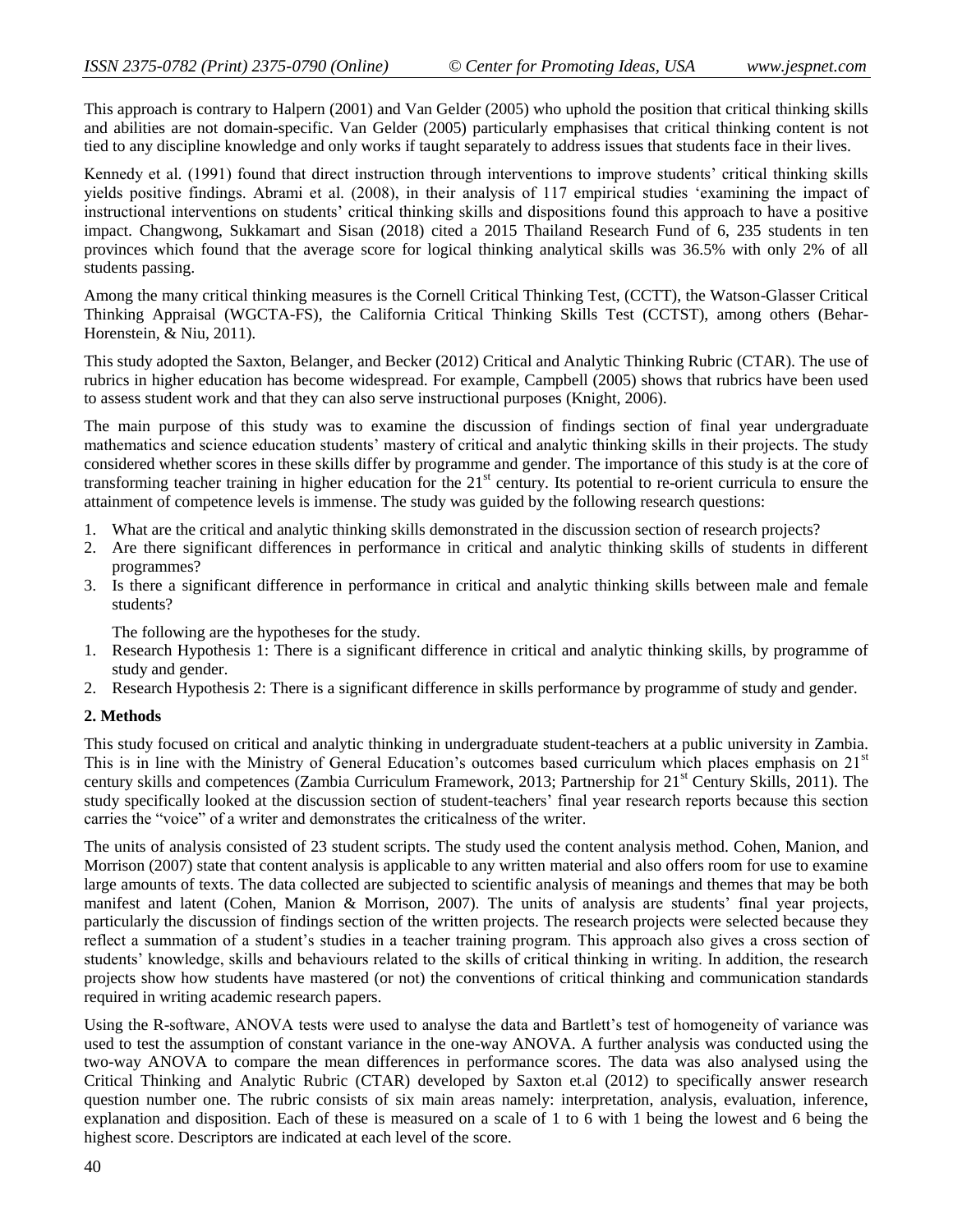The selection of projects in focus was not based on an ESD criteria but were selected to identify how students demonstrate the ESD  $21<sup>st</sup>$  century skills and competences of critical and analytic thinking. The subject offerings in the education department at the site are physics, biology, chemistry and mathematics. Only physics, biology and mathematics projects were selected. Simple random sampling was used to select the projects from each subject area list. Nine projects were selected from physics and nine from biology. However, only five were selected from mathematics and none from chemistry. The reduction in mathematics project scripts and the exclusion criteria for chemistry project scripts was solely based on the time frame required to complete the study, which in itself is a limitation.

# **3. Results**

In order to realise the goals of this study, qualitative data in the form of rubric scores analysis was done while quantitative data in the form of descriptive statistics were used to show the means and visual representation of the data. The rubric analysis provided an in-depth examination analysis of the actual qualitative meaning by depicting the relationships between the skills, programmes and gender and also the implications for professional practice.

**3.1 Research Question One:** What are the critical and analytic thinking skills demonstrated by mathematics and science education students in the discussion section of their research projects?

# **3.1.1 Rubric Analysis**

The Critical Thinking Analytic Rubric (CTAR) developed by Saxton, Belanger and Becker (2012) was used to score the scripts against the descriptors in the rubric. Saxton et al. (2012) used this rubric to analyse the writing of 304 high school students in the initial study. The rubric is grounded in the Delphi definition of critical thinking and the analytic rubric gives important data for critical thinking and studies related to writing for writers in higher education. The rubric contains six categories of skills: interpretation, analysis, evaluation, inference, explanation and disposition. Each category has descriptors scored between 1 and 6, with 1 being the lowest and 6 the highest. The highest (total) score that a script can attain for all the six scores is 36 and the lowest score is 6. The total maximum score per skill for all 23 scripts is 138.

The average overall scores from both raters for each skill show that inference, with a score of 46, is the highest score followed by analysis with 45, then evaluation with 42. Interpretation follows with 39.5, explanation with 37.5 and disposition with 37.

Table 1 shows a summary of the aggregated scores of both raters. The results show that the rating was fairly consistent except in two instances that involved script 7 and script 13. Consistency here is defined as a difference of less than six between raters since that is the highest score for any skill and the lowest skill that a script could score.

Table 1. Rating results per script for all six skills

|           | Rater 1         | Rater 2         |
|-----------|-----------------|-----------------|
|           | (Overall Score) | (Overall Score) |
| Script 1  | 11              | 11              |
| Script 2  | 12              | 8               |
| Script 3  | 7               | 8               |
| Script 4  | 7               | 6               |
| Script 5  | 17              | 13              |
| Script 6  | 6               | 9               |
| Script 7  | 22              | 8               |
| Script 8  | 13              | 14              |
| Script 9  | 8               | 11              |
| Script 10 | 9               |                 |
| Script 11 | 9               | 8               |
| Script 12 | 13              | 8               |
| Script 13 | 17              | 6               |
| Script 14 | 8               | 10              |
| Script 15 | 22              | 20              |
| Script 16 | 10              | 12              |
| Script 17 | 9               | 9               |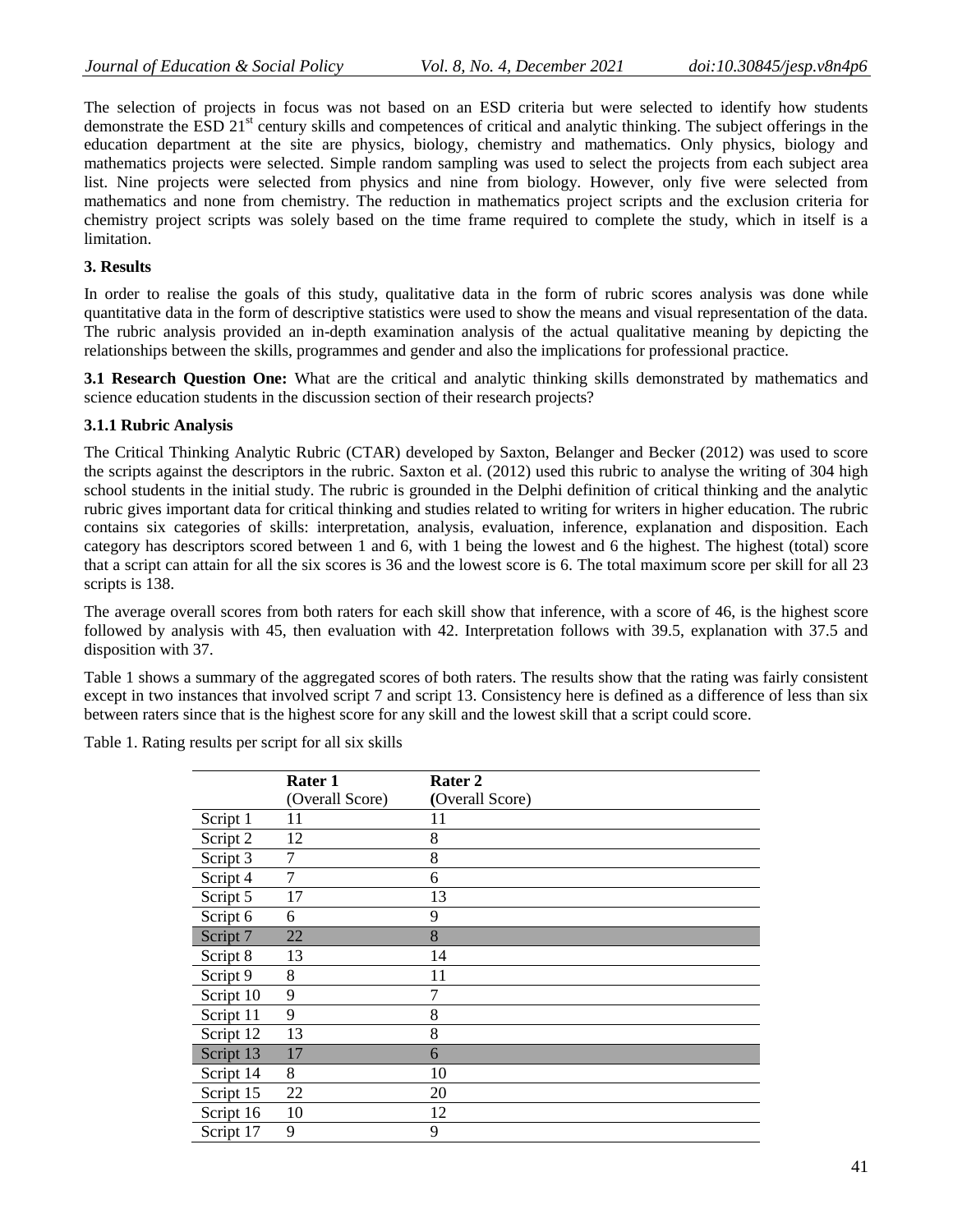| Script 18 | 8   |  |
|-----------|-----|--|
| Script 19 |     |  |
| Script 20 | 13  |  |
| Script 21 |     |  |
| Script 22 | -12 |  |
| Script 23 | -19 |  |

The two instances where the difference was beyond six are highlighted in the table. This is in relation to script 7 which had a difference of fourteen and script 13 with a difference of eleven between the raters. A third rater was involved to grade script 7 and script 13 using the same rubric. The results are displayed in Table 2.

Table 2. Third rater scores of scripts 7 and 13

|           | <b>Program</b> |   |           |       |  | Sex Interpr. Analy. Eval. Infer. Explan. Disp. | <b>Total</b> |
|-----------|----------------|---|-----------|-------|--|------------------------------------------------|--------------|
| Script 7  |                |   | M 3 2 2 2 |       |  | the contract of the contract of the            |              |
| Script 13 |                | M |           | 2 1 3 |  |                                                |              |

A content analysis of the scripts using the Saxton et al. (2012) rubric reveals certain patterns in the discussion section of the research report. The manifest patterns evident across the skills are consistent and bring into focus the conventions of research report writing for the sampled mathematics and science education students. A summary of the manifest patterns in the scripts is provided below.

## **3.1.1.1 Interpretation**

Interpretation is evident in being able to clearly and accurately identify all the major viewpoints; interpret evidence, statements, graphics and questions; being able to work with key concepts and terminology. The results show that descriptor three is the least scored, descriptor two is the highest with six scores. No author scored between four and six. The writer fails to connect her findings to other studies and does not connect the literature review with her findings**.**  This inability to connect findings to other studies is evident in other scripts namely 2, 4, 5, 6, 7, 8, 9, 11.

## **3.1.1.2 Analysis**

Performance in the skills of analysis, evaluation and inference show that raters were fairly consistent in the awarding of scores and the variation was not significant. The *t* statistic in table 3 demonstrates the means between the raters. In terms of the skill of analysis, results show that the highest rubric score was four and it occurred once and the rubric score of three and one were recorded once each. The most frequent score under analysis was the rubric score of two. The majority of scripts presents a superficial analysis of similarities and differences between the various points of view; incorrectly identifies claims, arguments, patterns, and/or assumptions in the evidence and demonstrates an inadequate ability to organize the information for further examination. For example, in descriptor two, script two, the writer lists the challenges experienced by the pupils *"identified by the researcher"*. However, the researcher does not indicate how these challenges were collected.

## **3.1.1.3 Evaluation**

Evaluation is defined as being able to identify salient arguments (reasons and claims) from multiple perspectives with a clear explanation of each perspective; thoughtfully analyzing all major alternative points of view/counter-arguments. While one student author is able to identify relevant arguments from multiple perspectives and offer analyses and evaluations of alternative points of view, the majority of student authors in this category superficially identifies some arguments (reasons and claims) from main perspectives and superficially evaluates obvious alternative points of view. For example, descriptor one, in script five*,* there are no specific arguments or counter-arguments provided. In descriptor two of script nine, there is no connection of the results to the literature review or any study done on this topic. This leads to a lack of any other argument or point of view to contextualize the evidence and claims.

## **3.1.1.4 Inference**

Inference is the ability to apply or extend key concepts to make predictions, drawing conjectures and analyzing implications and demonstrate surprising or insightful ability to take concepts further into new territory with broader generalizations and implications. In descriptor three, script ten, there is inadequate interpretation of the teacher questionnaire which has affected the activity of applying and extending the key concepts to analyze the implications.

## **3.1.1.5 Explanation**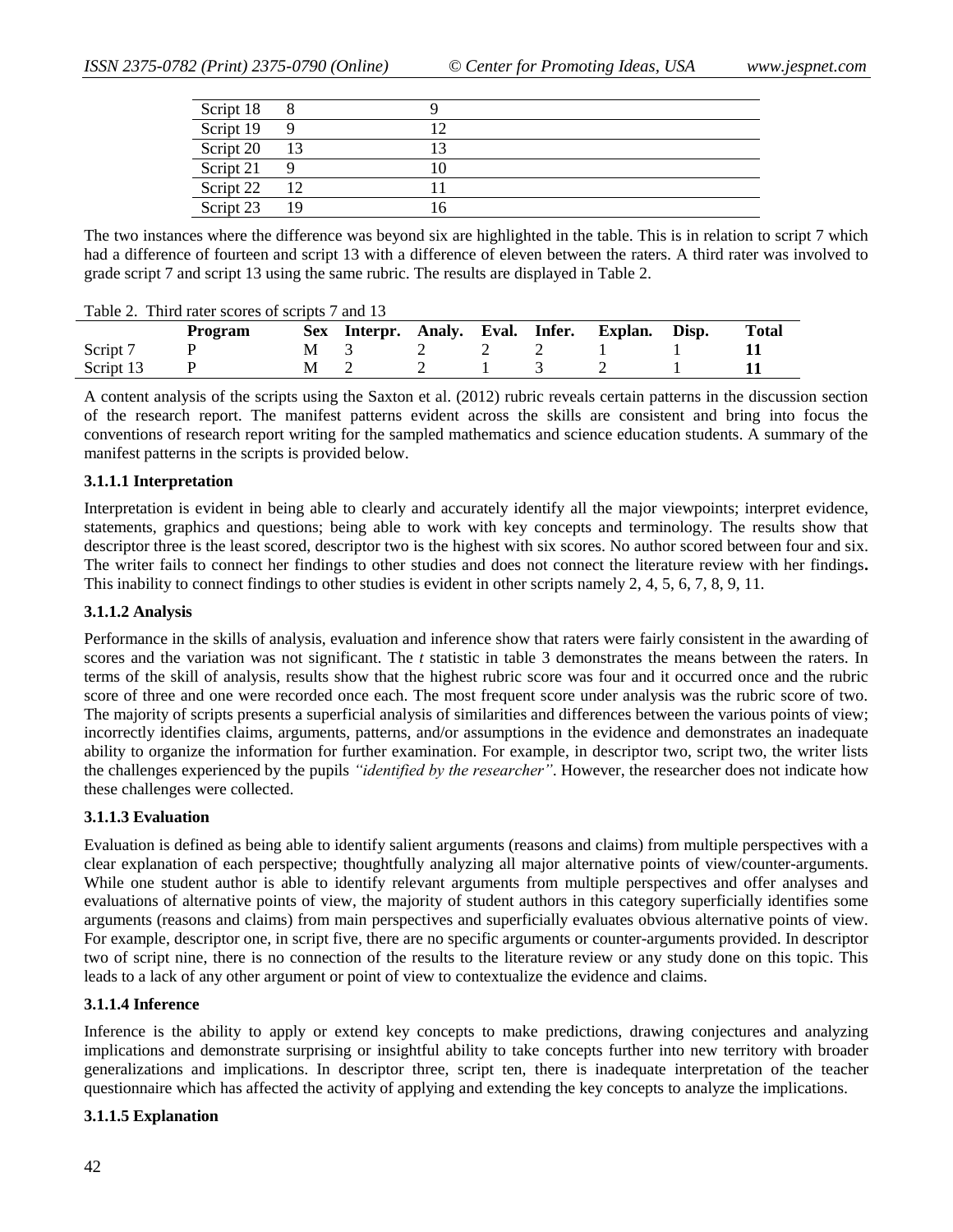Although the overall scores show that there is no statistically significant difference in students" performance in the six skills, there is a variation in the awarding of scores between rater one and rater two as shown in the box plots. Rater two has lower scores for the skills of explanation (evidence) and interpretation although this difference is not significant as reflected in figure 1 and figure 2. *Explanation* means integrating sources to support conclusions, justify/explain assumptions and reason with evidence (references). As stated in the theme of analysis, some scripts such as 1, 2, 4, 5, 6, 7, 8, 9, and 11 do not adequately reference information in the discussion section. The inability to relate author findings to the literature review, counter-arguments and other studies occurs in scripts *2, 4, 5, 6, 7, 8, 9, 10* and descriptor one and two, the lowest descriptors on the rubric, apply to these scripts*.* 

## **3.1.1.6 Disposition**

The results show that the skill in which students demonstrate less competence is disposition. There is consistency in the raters" awarding of scores for this skill and only a slight variation in the skills of explanation and interpretation as shown in figure 1 and figure 2. Saxton et al. (2012) state that disposition refers "follow where the evidence leads by considering the provided context; demonstrate relativist view of knowledge through adoption of a consistent point of view with appropriate justification and awareness of alternative viewpoints. Soper (2015) adapted Saxton"s rubric and defined disposition as "the writer shows empathy and open-mindedness for other viewpoints, and displays an ethos of diligence, care, reasonableness, and persistence in attempts to think critically". For example, descriptor one, scripts 7, 8, 9, and 10 demonstrate close-mindedness or hostility to reason and focus on one side of the issue and do not display an ethos of diligence. All the four scripts show actual images of students (sometimes the names) with no consent form.

In summary, when the results of the six skills are considered together, the evidence shows that the skill of inference is more pronounced than all other skills while disposition is the skill where students demonstrate less competence.

The box plots below demonstrate the occurrence of the six skills as scored by each rater.



Note. Representation of the distribution of achievement scores data

The horizontal "dark" line in the boxes indicates the performance scores. Thus it can be seen that there are no significant differences in scores within skills, except for the "Disposition" skill which seem to have a different mean.



Note. Representation of the distribution of achievement scores data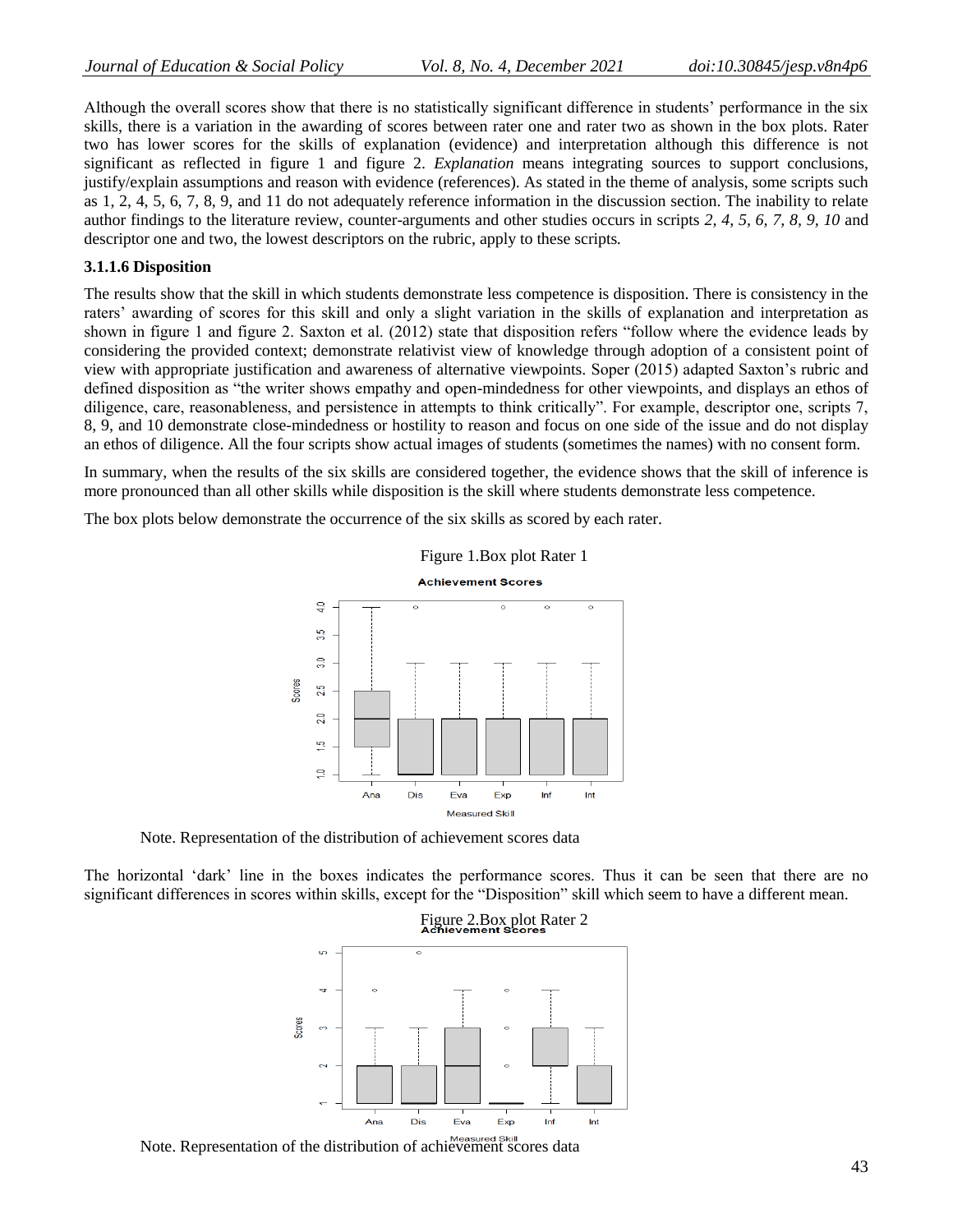|               |                   |             | Table 3. Summary statistics for the <i>t</i> distribution: |           |         |                |
|---------------|-------------------|-------------|------------------------------------------------------------|-----------|---------|----------------|
| <b>Raters</b> | <b>Replicates</b> | <b>Mean</b> | <b>Variance</b>                                            | <b>SD</b> |         | <b>P-value</b> |
|               | $n_{\rm f}$       |             | $\mathbf{e}^{\mathbf{e}}$                                  | $S_v$     |         |                |
| Rater1        |                   | 11 74       | 22.02                                                      | 449       | 1 1 2 7 | 0.266          |

Rater2 23 10.39 10.98 3.31

Evidently for rater 2, there are noticeable differences in the performance scores from the plot, when the horizontal dark lines are considered.

Adopting a 0.01 conventional significant level, we fail to reject the null hypothesis of no difference between the overall scores of raters 1 and 2. Therefore we can conclude that the raters were fairly consistent in the awarding of scores across the six categories.

**3.2 Research question two:** Are there significant differences in critical and analytic thinking skills of students in different programmes?

The rubric analysis by programme is indicated in Table 4. The number of scripts for Physics and Biology were nine each while mathematics scripts were five. It was important to answer the question about differences in skills by programme to determine whether the prevalence of the six skills in the rubric vary by programme which would suggest a particular emphasis in each programme.

The total score for each skill in the programme was computed and the maximum possible score for all the skills combined is 216. For rater 1, the total scores for Physics were 115, Biology 111 and Mathematics 44. The total score in mathematics is much lower than Physics and Biology because only five scripts were analysed compared to the other two programmes which had nine scripts each.

# **3.2.1 Rater 1 Scores by programme**

Table 4: Rater 1 one-way ANOVA analysis by programme

| Source of<br>Variation | Degrees of<br>Freedom | Sum of<br>Squares | Mean<br>Square |       | Pr (>F) |       |
|------------------------|-----------------------|-------------------|----------------|-------|---------|-------|
|                        | Programmes            | ∸                 | 56.1           | 28.04 | .309    | 0.292 |
|                        | Residual              | 20                | 428.4          | 21.42 |         |       |
|                        | Total                 | າາ                | 484.5          |       |         |       |

The critical points for  $F_{2,20}$  are 3.49(5%); 5.85(1%). There is no evidence at both 1% and 5% level to reject the null hypothesis that all programmes have the same mean performance score. Therefore, we can conclude that at 1% and 5% levels, there is no evidence of significant differences in performance across the three programmes. The estimate of residual variance is 21.42 (= residual mean square). The box plot clearly demonstrates the low achievement scores in Mathematics because the number of scripts analysed is not equal to those of Biology and Physics although the difference with Biology is not significant.

Figure 3. Box Plot Achievement by programme Rater 1

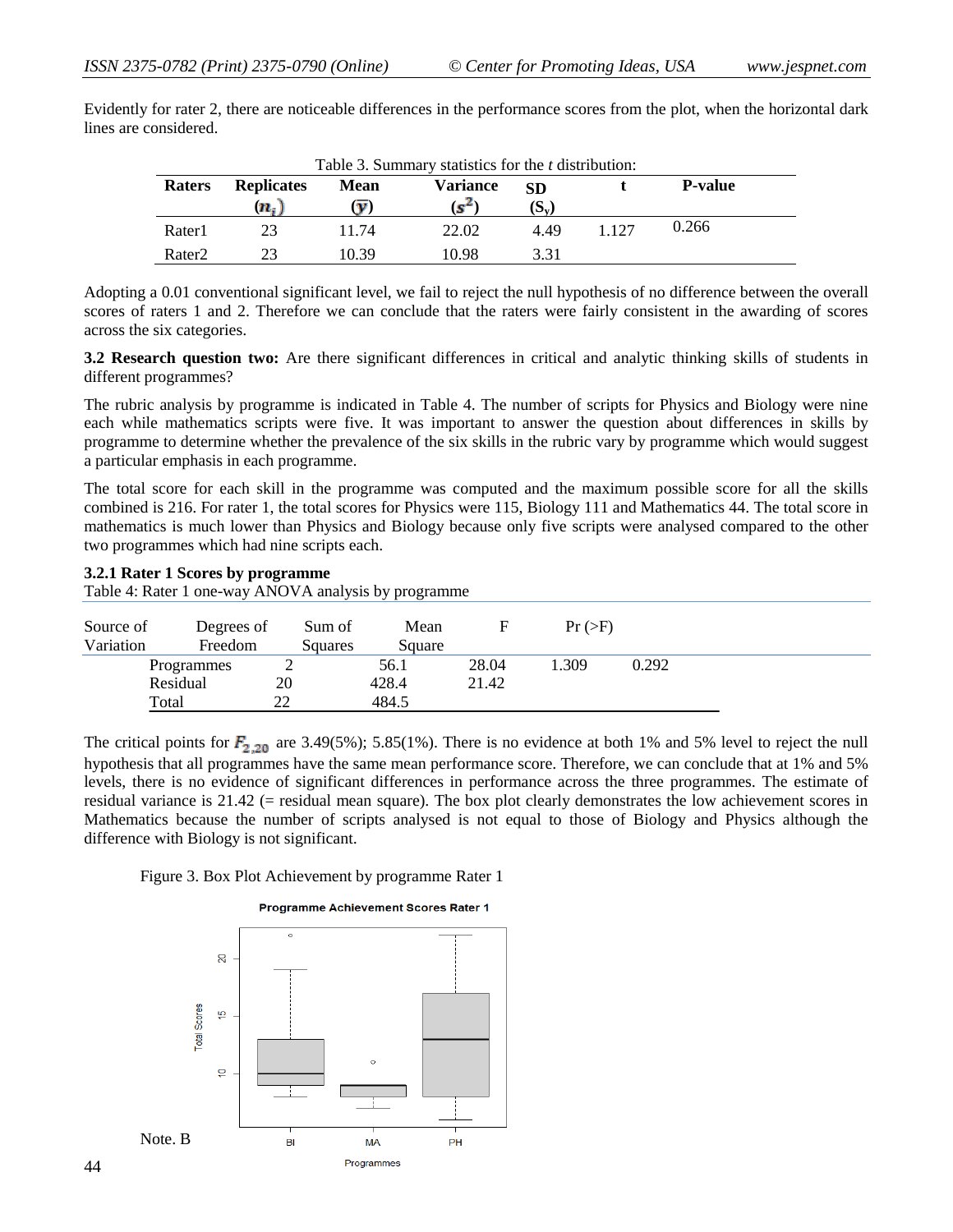A follow-up analysis of the mean values for the three programmes is shown in table 5.

| Table 5. Analysis of means by programme |  |
|-----------------------------------------|--|
|-----------------------------------------|--|

| Programme  | Physics | <b>Biology</b><br>J.  | <b>Mathematics</b> |  |
|------------|---------|-----------------------|--------------------|--|
| Mean       | 12.78   | $. \circ$<br>۔ بہ ہے⊥ | 8.8                |  |
| Replicates |         |                       |                    |  |

A Simple pairwise differences analysis is shown in Table 6.

## Table 6. Simple Pairwise differences analysis

| Comparison                             |       | <b>P-value</b> |           |
|----------------------------------------|-------|----------------|-----------|
| BSc. in Physics vs BSc. in Biology     | 0.206 | 0.839          |           |
| BSc. in Physics vs BSc. in Mathematics | 1.824 | 0.083          | $\lt 0.1$ |
| BSc. In Biology vs BSc. in Mathematics | 1.618 | 0.121          |           |

From the results, it can be concluded that the mean performance difference between BSc. Physics and BSc. Biology programmes is not significant. At 5% level, the difference between BSc. Physics and BSc. Mathematics is significant. So the performance in Physics is significantly better than in Mathematics. The mean performance difference between BSc. Biology and BSc. Mathematics programmes is not significant.

## **3.2.2 Rater 2 Scores by programme**

For rater 2, the total scores for Physics were 83, Biology 113 and Mathematics 44. The total score in mathematics for both raters is the same and still much lower than Physics and Biology because only five scripts were analysed compared to the other two programmes which had nine scripts each.

The rubric scores for each programme as graded by rater 2 are shown below. It is important to note that the point of disagreement between the raters related to two scripts which show rater differences of more than 6 points and these scripts were all Physics projects. The key differences were in the scores awarded for the skills of evaluation, explanation and disposition. While rater 1 indicated 3, 3 and 3 for the three skills, rater 2 indicated 1, 1, and 2 respectively. With the rating of the two scripts by rater 3 indicated in table 5, an average of 13.7 for script 13 is attained which shows 7 points above the first rater's score and is within range with the second rater, while the average of the three scores for script 7 is 11.3 indicating 11 points above the first rater and within range with the second rater.

|                | Df | Sum Sq Mean Sq                                  |        | F value $Pr(\ge F)$ |           |  |
|----------------|----|-------------------------------------------------|--------|---------------------|-----------|--|
| <b>PRGM</b>    |    | 62.9                                            | 31.450 | 3.522               | $0.0489*$ |  |
| Residuals      | 20 | 178.6<br>8.929                                  |        |                     |           |  |
| $---$          |    |                                                 |        |                     |           |  |
| Signif. codes: |    | $0$ '***' 0.001 '**' 0.01 '*' 0.05 '.' 0.1 ' '1 |        |                     |           |  |

Table 7. Rater 2 one-way ANOVAanalysis by programme

The critical points for  $F_{2,20}$  are 3.49(5%); 5.85(1%). There is evidence of differences when a 0.05 conventional significance level is adopted. The null hypothesis of equal mean performance scores across the three programmes is rejected. The estimate of residual variance is 8.929 (= residual mean square).

A follow-up analysis of the mean values for the three programmes is shown in Table 8.

Table 8. Analysis of means by programme

| Programme  | Physics          | <b>Biology</b><br><u>.</u> | <b>Mathematics</b> |  |
|------------|------------------|----------------------------|--------------------|--|
| Mean       | , 332<br>ر ر ر . | 1.833                      | 0.0                |  |
| Replicates |                  |                            |                    |  |

A Simple pairwise differences analysis is shown in Table 9.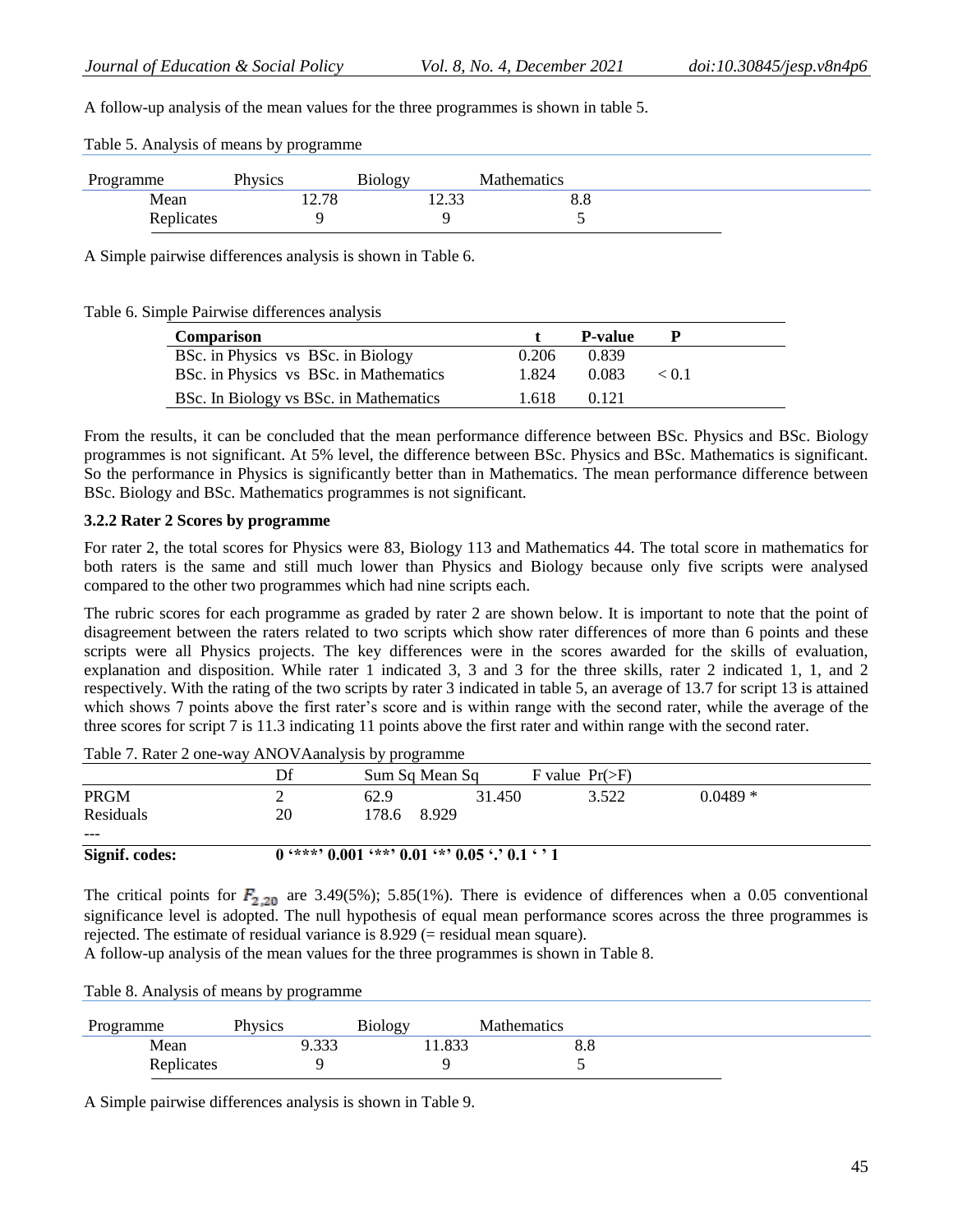Table 9. Simple Pairwise differences analysis

| <b>Comparison</b>                      |          |        |
|----------------------------------------|----------|--------|
| BSc. In Physics vs BSc. in Biology     | $-1.773$ | < 0.1  |
| BSc. in Physics vs BSc. in Mathematics | 0.378    |        |
| BSc. In Biology vs BSc. in Mathematics | 2.151    | < 0.05 |

From this table, it can be concluded that at 10% level, the difference between BSc. Physics and BSc. Biology is significant. Therefore, the performance in Physics is not significantly better than in Biology. The performance difference between BSc. Physics and BSc. Mathematics programmes is not significant. There is a significant difference between BSc. Biology and BSc. Mathematics when a conventional level of 0.05 is adopted. Therefore, the performance in Biology is significantly better than in Mathematics.

Figure 4.Box plot



Note. Box plot representing mean scores by programme

**3.3 Research question three:** Is there a significant difference in performance in critical and analytic thinking skills between male and female students?

The study also sought to address the issue of gender in science and mathematics education to discover predominance of certain skills in either gender. The results show a marginal difference from the total scores.

|        | Table 10. Analysis by gender: rater 1 |                                 |                   |                  |       |         |  |
|--------|---------------------------------------|---------------------------------|-------------------|------------------|-------|---------|--|
|        | Gender Replicates                     | Mean                            | Variance          | STdev            |       | P-value |  |
|        | $(n_i)$                               | $(\overline{\mathbf{v}})$       | $(s^2)$           | $(S_v)$          |       |         |  |
| Female | 8                                     | 12.125                          | 24.41             | 4.94             | 0.283 | 0.78    |  |
| Male   | 15                                    | 11.53                           | 22.27             | 4.72             |       |         |  |
|        |                                       |                                 |                   |                  |       |         |  |
|        | Table 11. Analysis by gender: rater 2 |                                 |                   |                  |       |         |  |
|        | Gender Replicates<br>$(n_i)$          | Mean<br>$\overline{\mathbf{v}}$ | Variance<br>$s^4$ | STdev<br>$(S_v)$ |       | P-value |  |
| Female | 8                                     | 12.25                           | 11.36             | 3.37             | 0.659 | 0.517   |  |

Adopting a 0.01 conventional significant level, we fail to reject the null hypothesis of no difference between the overall scores of the males and females for both raters.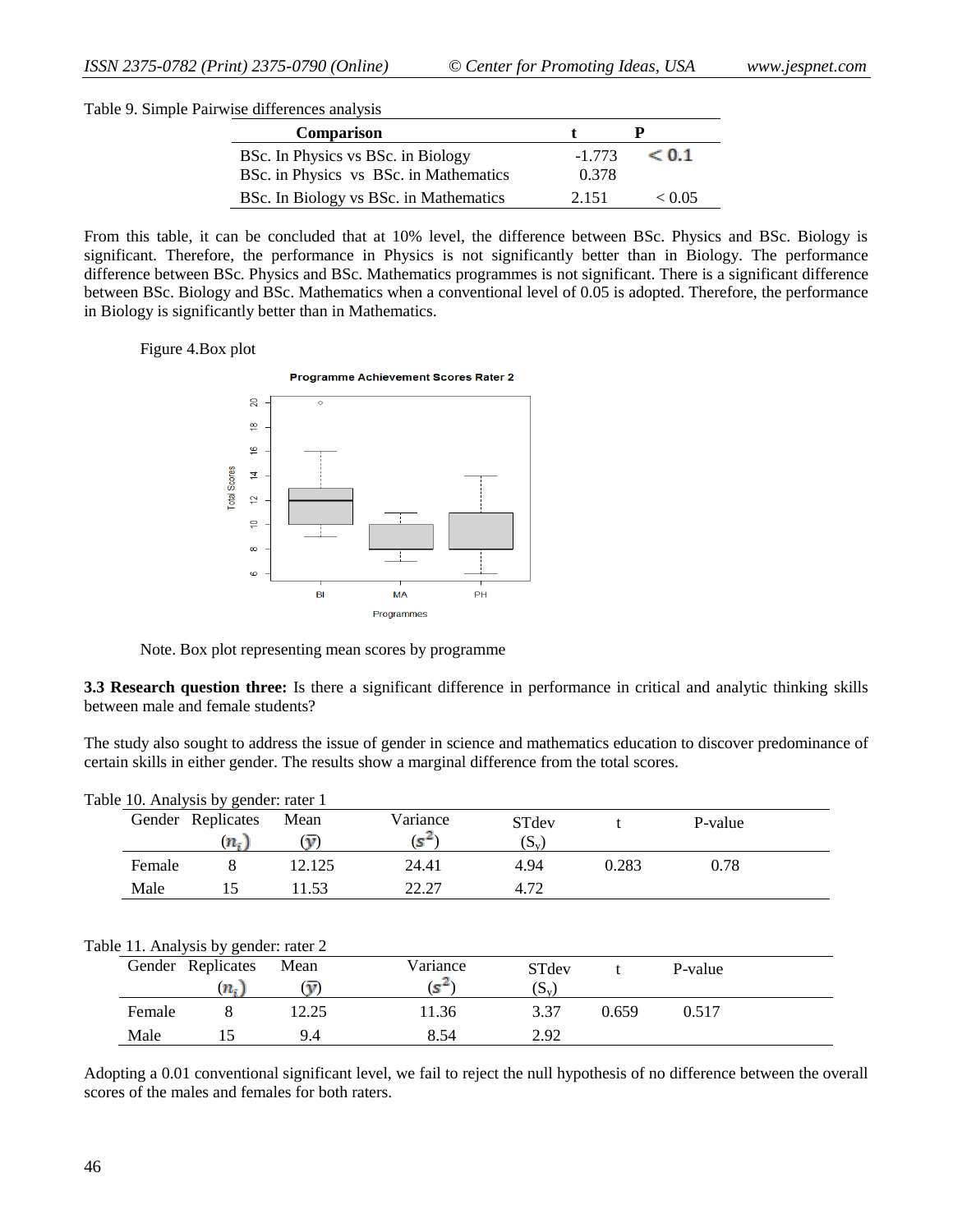# **4. Discussion**

There is overwhelming evidence from the literature and the current study that critical and analytic thinking skills are low in many senior science and mathematics students. The results show that inference, analysis and evaluation have the highest scores in that order while interpretation, explanation and disposition are the lowest in that same order.

Although this ranking is important, in the study, there is no average rater score or average overall score that reached the half point of 69 of the total 138 maximum score. The latent patterns and meanings of the evidence point to professional practice in delivering  $21<sup>st</sup>$  century skills to learners.

In their study of Assessment of Critical Thinking Ability (ACTA) survey, White et al. (2011) show that 38.3% and 48.9% of senior science undergraduates were unable to think critically on all the three levels they tested. According to their study, the results suggest that the teaching of science does not necessarily develop critical thinking skills. This study by White et al. (2011) agrees with the current findings in terms of evidence showing that critical thinking skills are low among senior science student-teachers. This is because "thinking tends to focus on a problem"s surface structure" (Willingham, 2007). Willingham (2007) further argues that teaching critical thinking skills should happen in a domain specific environment. Research projects demonstrate a student"s ability to apply what has been taught and therefore much of the critical thinking "instruction" happens within subject specific teaching areas. At the research site, this "instruction" is implicitly done in the sense that there is no course or module on critical and analytic thinking skills to which senior science students can refer. Further, even if the course or module exists, it is not called critical thinking or analytic thinking but probably falls under a broader topic and series of objectives.

Using Soper's (2015) definition of disposition, an extension of Saxton et al. (2012) definition, scripts 7, 8, 9, and 10 demonstrate close-mindedness or hostility to reason and focuses on one side of the issue and do not display an ethos of diligence. There are many instances where student authors have not done their due diligence in the current findings. For example, in the context of Saxton et al. (2012) and Soper"s (2015) definitions of disposition, it becomes logical to adopt Willingham's (2007) position that acquiring critical thinking skills should be done within a specific domain – a specific teaching area in this case. When the criteria for disposition are considered, undergraduate research students can mainly acquire this skill in their subject areas to facilitate their ability to discuss and report findings. The attributes of following the evidence, adoption of a consistent point of view, awareness of alternative viewpoints (Saxton et al., 2012) and showing empathy, open-mindedness for other viewpoints, displaying an ethos of diligence, care, reasonableness, and persistence (Soper, 2015) can best be learned in the specific science domain of study which may not be learned or acquired elsewhere in order to function in a given scientific field. Although Halpern (2001) and Van Gelder (2005) disagree that teaching critical thinking is not domain specific, the value of combining these two extremes is necessary in bringing about the required teaching and learning of these skills especially in content specific areas.

The results therefore imply and suggest that senior science students need to be taught metacognition – being aware of how we think (Thomas, 2011) in an explicit and deliberately planned manner. This is what others term "thinking about thinking" (Murawski, 2014). Walsh and Hardy (1999) showed that based on the major of study, there are differences in disposition toward critical thinking among college students. Thomas (2011) suggests how critical thinking can be developed and assessed in the first year of a student's academic life through the following:

- a. Method 1 comprises evaluating the quality of sources on the internet
- b. Method 2 comprises analysis and synthesis of an argument
- c. Method 3 developing critical thinking and logical thinking using the immediate feedback assessment technique (Epstein Education, 2010)
- d. Method 4 using rubrics and reflection as a means of self-regulation.

The three levels of the Assessment of Critical Thinking Ability (ACTA) surveyed and reported by White et al. (2011) could be adopted early on in teacher training of science students to prepare them for effective critical thinking in academic writing and argumentation. These three ability levels are:

- a. Integrating conflicting studies into a unified conclusion
- b. Designing experiments to resolve ambiguities in particular studies
- c. Conjecturing other interpretations of particular studies

Dunbar (2006) has demonstrated that rubrics can identify changes and improvements in course delivery and design. In terms of skills analysis, the study shows that inference had the highest score and disposition in critical thinking scored far less than the other five skills. The reasons for this are unclear but the existing evidence from other studies indicates that disposition varies with gender. According to Shubina and Kulakli (2019) and Walsh and Hardy (1999), females have higher level disposition strengths in the areas of open-mindedness and cognitive maturity.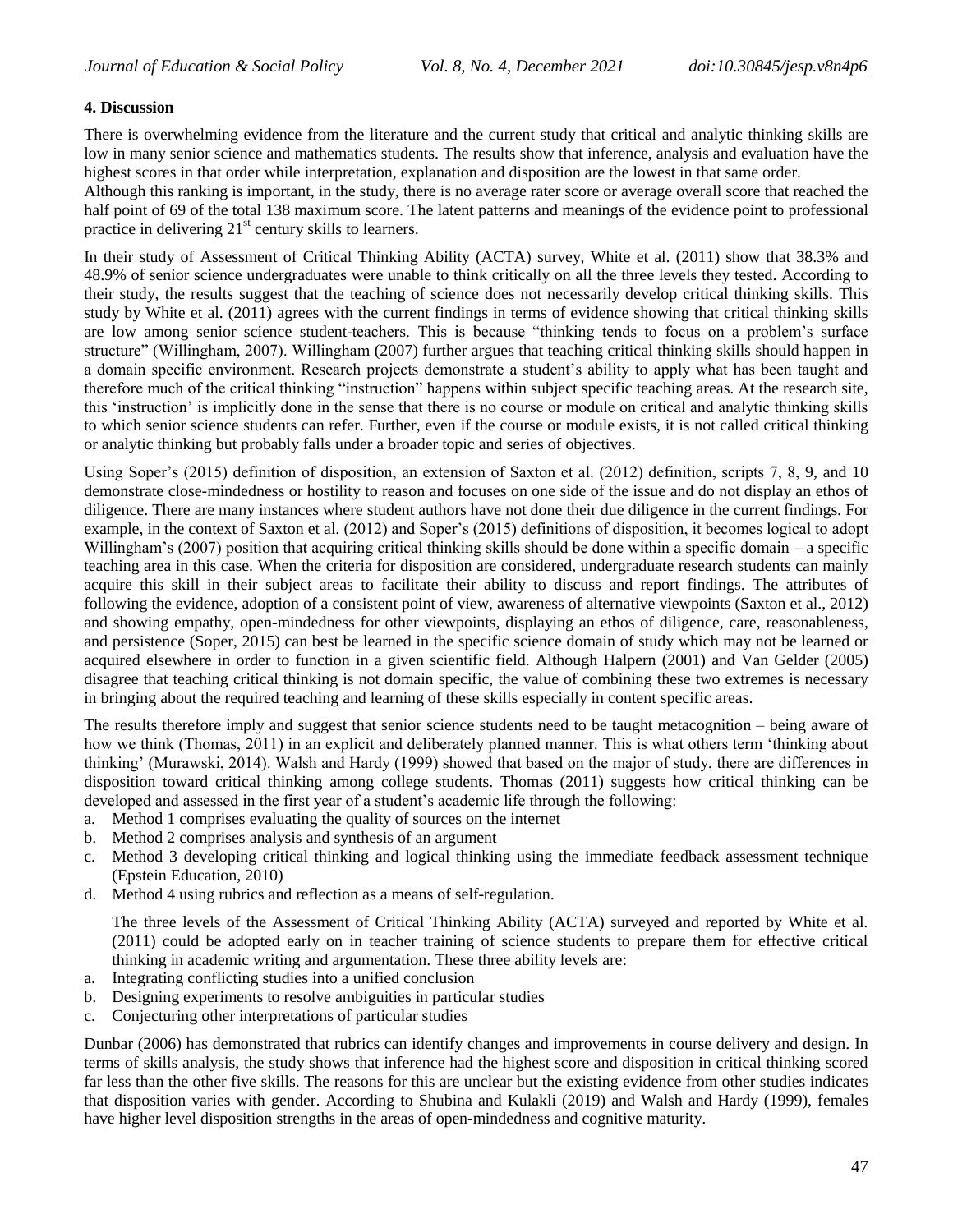The practical implications of the current findings suggest a need to integrate the  $21<sup>st</sup>$  century skill of critical and analytic thinking in research methodology and writing tasks in content or subject areas and explicitly teach these skills. The practical suggestions by Thomas (2011) and White (2011) above could be used as an entry point for the mathematics and science education programmes at the research site.

#### **5. Conclusion**

This study has demonstrated the problem of the need for evidence-based findings, the need for deliberate instruction in the *discussion of findings* and the potential value that critical and analytic thinking adds to transforming 21<sup>st</sup> century education. The data shows that there is evidence that mathematics students" performance is lower than that of biology and physics students. Further the data indicates that there is no significant difference in performance scores of male and female students.

## **6. Acknowledgements**

We wish to thank Professor Overson Shumba for initiating the direction of the research and continued intellectual support. He has championed the integration of education for sustainable development and particularly action research and spearheading the  $21<sup>st</sup>$  century skills and competences agenda for science and mathematics education. His insights, comments, and suggestions have significantly motivated the paper.

## **References**

- Abrami, P.C., Bernard, R.M., Borokhovski, E., Wade, A., Surkes, M.A., Tamim, R., & Zhang, D. (2008). Instructional Interventions affecting critical thinking skills and dispositions: A stage 1 meta-analysis. Review *of Educational Research*, 78(4), 1102-1134.<https://doi.org/10.3102/0034654308326084>
- Anderson, L. & Krathwohl, D. (Eds.) (2001). *A taxonomy for learning, teaching and assessing: A revision of Bloom"s taxonomy of educational objectives.* New York: Longman.
- Bagheri, F. & Ghanizadah, A. (2016). Critical thinking and gender differences in academic self-regulation in higher education. *Journal of Applied Linguistics and Language Research*, 3(3), 133-145.
- Behar-Horenstein, L.S & Niu, L. (2011). Teaching Critical Thinking Skills in Higher Education: A Review of the Literature. *Journal of College Teaching & Learning*, 8(2), 25 – 41.
- Campbell, A. (2005). Application of ICT and rubrics to the assessment process where professional judgment is involved: The features of an e-marking tool. *Assessment & Evaluation in Higher Education*, 30 (5), 529-537.
- Changwong, K., Sukkamart, A., & Sisan, B. (2018). Critical thinking skill development: Analysis of anew learning management model for Thai high schools. *Journal of International Studies*, 11(2), 37-48. <https://doi.org/10.14254/2071-8330.2018/11-2/3>
- Cohen, L., Manion, L., & Morrison, K. (2007). *Research Methods in Education*. (6<sup>th</sup> ed.). London: Routledge Taylor & Francis Group.
- Docherty, M. & Smith, R. (1999). The case for structuring the discussion of scientific papers: Much the same as that for structuring abstracts. *British Medical Journal*, 318 (7193), 1224-1225. <http://doi.org/10.1136/bmj.318.7193.1224>
- Dunbar, N.E., Brooks, C.F. & Kubicka-Miller. (2006). Oral communications skills in higher education: Using a performance-based evaluation rubric to assess communication skills. *Innovative Higher Education*, 31(2), 115- 128.
- Facione, P.A. (1990a). *Critical thinking: A statement of expert consensus for purposes of educational assessment and instruction*. Millbrae, CA: California Academic Press.
- Facione, P.A. (1990b). *California Critical Thinking Skills Test (CCTST) Forms A & B.* Millbrae, CA: California Academic Press.
- Facione, P. A (2000). The disposition toward critical thinking: Its character, measurement, and relationship to critical thinking skill. *Informal Logic*, 2(1), 61-84.<https://doi.org/10.22329/il.v20i1.2254>
- Facione, P.A. (2010). Critical thinking: What it is and why it counts. Insight Assessment. [Online] Available: [http://www.insightassessment.com/pdf\\_files/what&why2006.pdf](http://www.insightassessment.com/pdf_files/what&why2006.pdf)
- Foote, M. (2009). The proof of the pudding: How to report results and write a good discussion. *Chest*, 135(3), 866-868. <https://doi.org/10.1378/chest.08-2613>
- Halpern, D.F. (2001). Assessing the effectiveness of critical thinking instruction. *The Journal of General Education*, 50(4), 270-286.